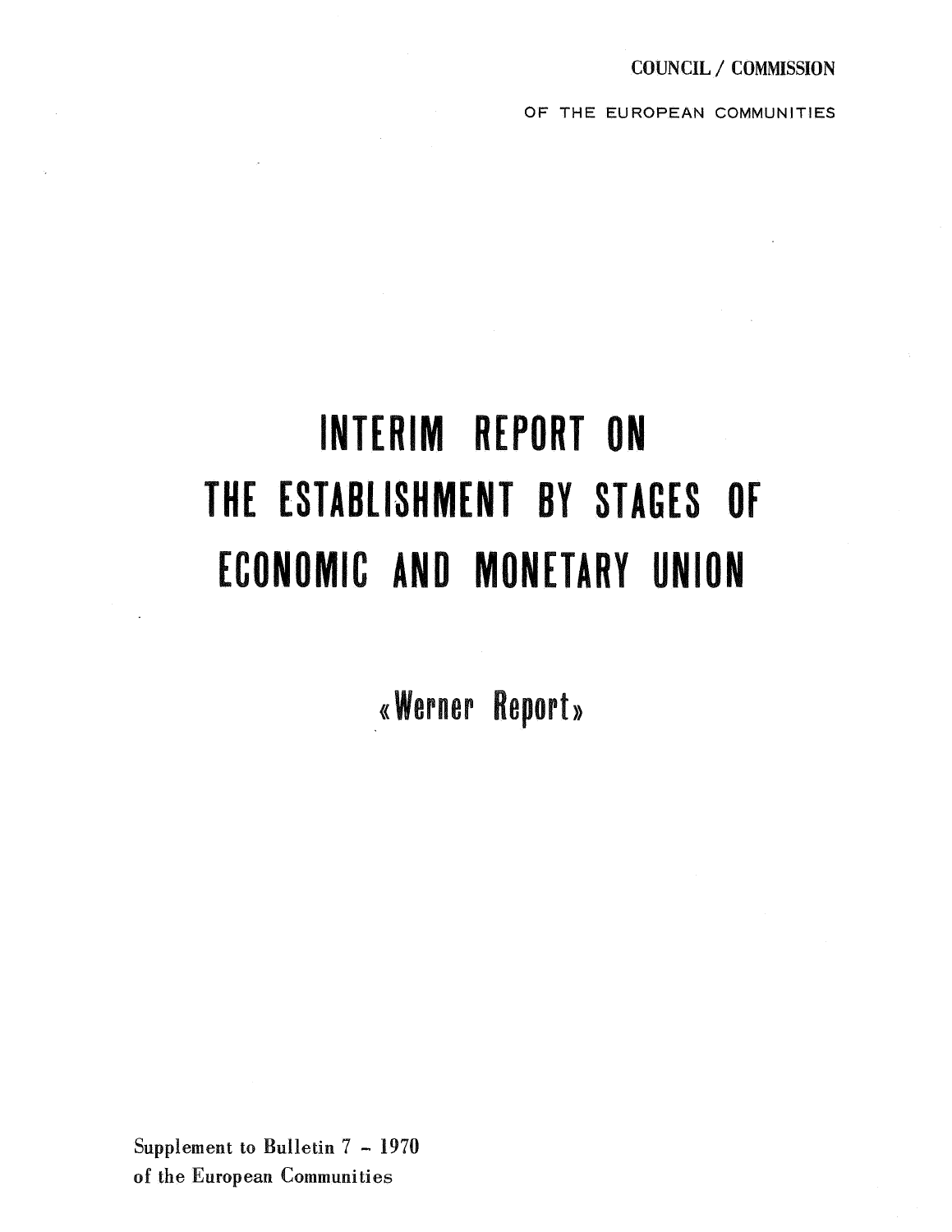# COUNCIL - COMMISSION

of the European Communities

# The establishment by stages of economic and monetary union in the Community

(this report has been published by decision of the Council and of the Commission)

same as document 9.504/II/70-F, May 20, 1970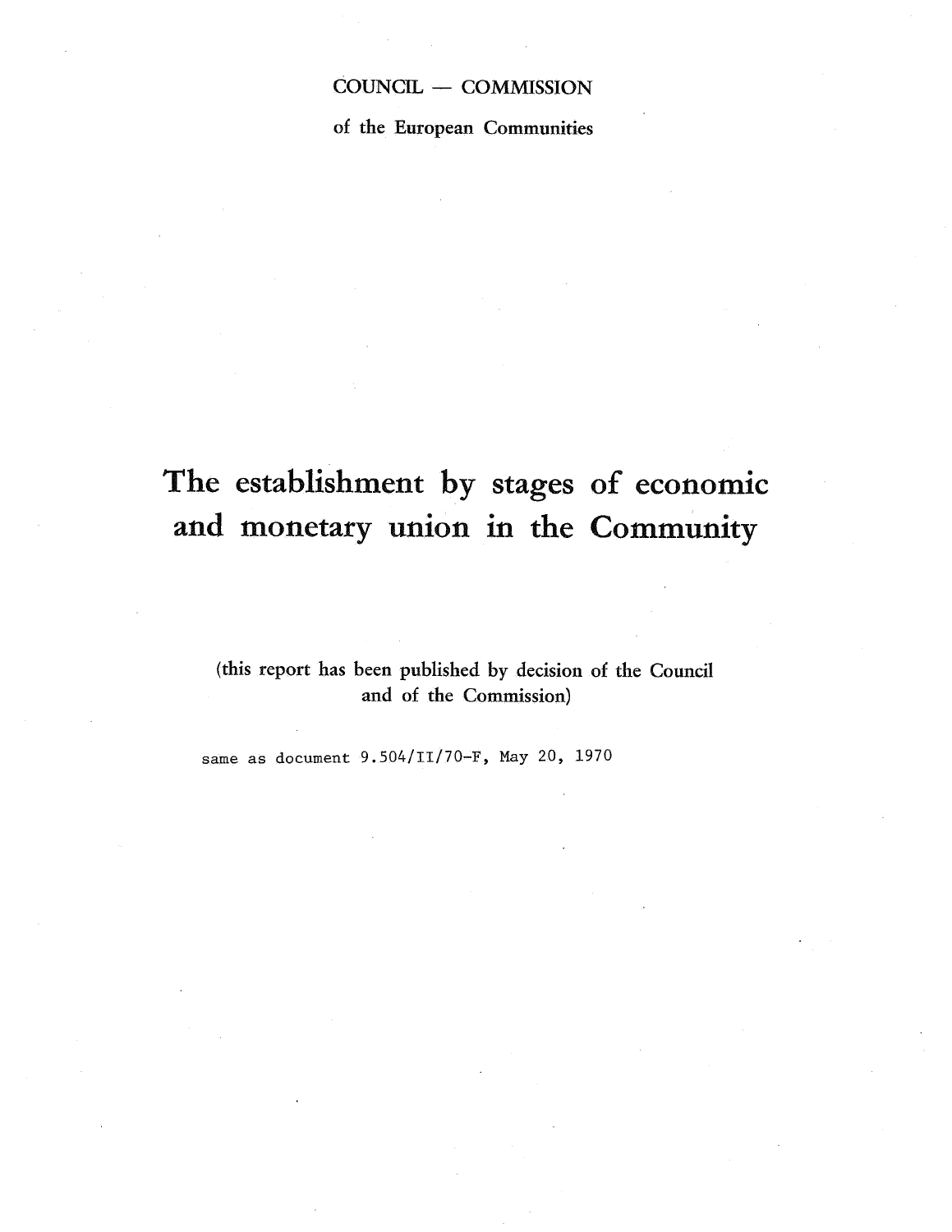# **CONTENTS**

| I. Introduction                                      | 5 <sup>1</sup>  |
|------------------------------------------------------|-----------------|
| II. The point of departure                           | $\mathcal{S}$   |
| III. The ultimate goal                               | 7               |
| IV. Implementing the stage-by-stage plan: Principles | 10              |
| V. The first stage                                   | 11              |
| VI. Conclusions                                      | 16 <sup>1</sup> |
|                                                      |                 |
| Annex 1: The Hague communiqué                        | 18              |
| Annex 2: Terms of reference of the Working Party     | 21              |
| Annex 3: Composition of the Working Party            | 22              |
| Annex 4: A European Exchange Stabilization Fund      | 23              |

S. 7 - 1970 Pages 2 and 4 are blank.

 $\overline{\mathbf{3}}$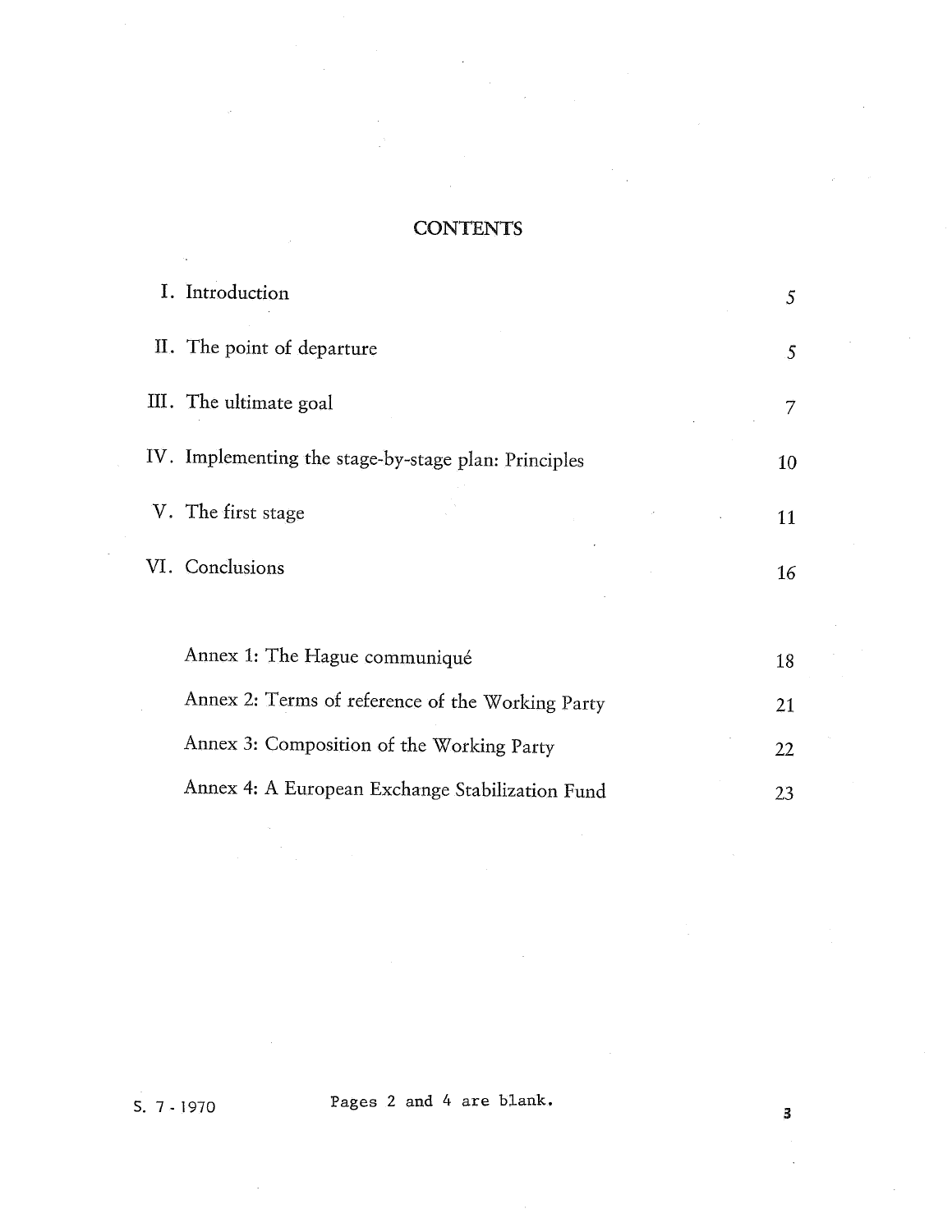# THE ESTABLISHMENT BY STAGES OF ECONOMIC AND MONETARY UNION IN THE COMMUNITY: INTERIM REPORT TO THE COUNCIL AND THE COMMISSION

#### 1. INTRODUCTION

In accordance with instructions issued by the Conference of Heads of State or Government held in The Hague on 1 and 2 December 1969 and with the terms of reference contained in a decision of the Council of Ministers dated 6 March 1970, the Working Party presents its first report.<sup>12</sup> It is an attempt to show what fundamental choices must be made if economic and monetary union is to be achieved, by stages, in the Community. The basis for the report has been an analysis of suggestions made by the Governments and the Commission's memorandum to the Council.

What follows is not a reflection of the separate and individual preferences of the members of the Working Party: the report tries to provide a joint reply despite the fact that on certain points opinions still differ. The put forward solely on the individual responsibility of the members of the Work-<br>ing Party.

No stage-by-stage plan can be worked out without a preliminary scrutiny of the present situation, so that the point of departure can be clearly defined and so that shared ideas as to the state of the economic and monetary union at the end of the stage-by-stage plan can be developed. Once the two extreme limits of the projects have been described, the report sets down the fundamental principles and certain concrete proposals on the basis of which the process which is to lead the Member States to economic and monetary union can be approached in a first stage. Subsequent studies carried out by the Working Party should provide a fuller picture of what is envisaged for the first stage and further material concerning the plan. In this way the Working Party's assignment will be completed in coming months.

#### II. THE POINT OF DEPARTURE

Since the signing of the Treaty of Rome, the European Economic Community has completed a number of stages of the greatest importance on the road to its economic integration. Outstanding among these are the establishment of the customs union and the definition of a common agricultural policy.

 $\mathbf{1}$ The chairman of the Working Party is Pierre Werner, Prime Minister and Minister of Finance in the Government of the Grand Duchy of Luxembourg.

 $\bf{2}$ See Annex 1, The Hague communiqué; Annex 2, Terms of reference of the Working Party; Annex 3, Composition of the Working Party.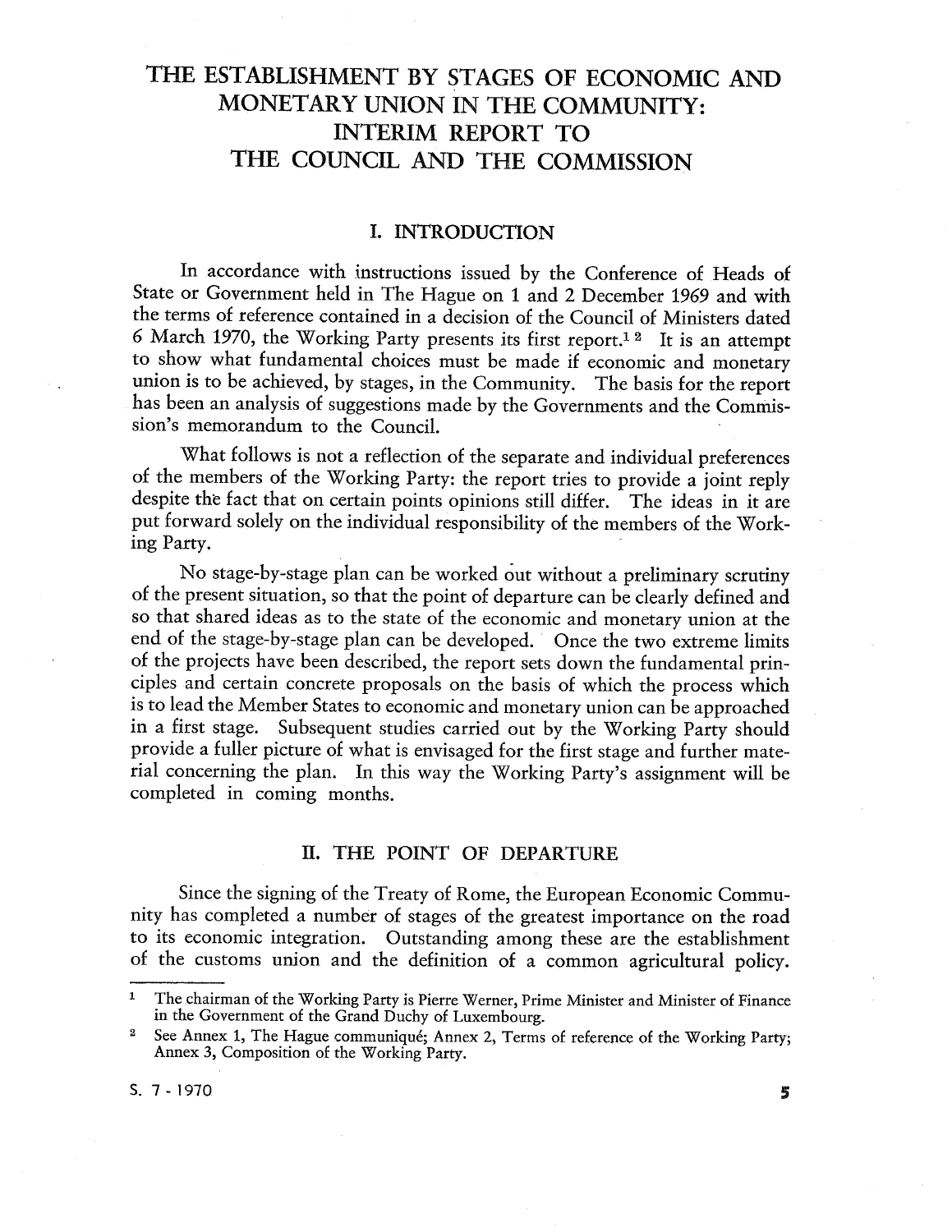However, one effect of integration is that general economic disequilibria<br>in the member countries affect directly and quickly the overall development of the Community. Experience in recent years has shown clearly that these disequilibria are liable to undermine integration achieved in the fields of liberalization of the movement of goods, services and capital. This applies especially member countries in respect of the achievement of growth and stability objectives, and there is still a danger that disequilibria may occur if economic policy is not effectively harmonized.

The growing interpenetration of the economies has weakened the independence of the short-term economic policies pursued in the member countries. It has become all the more difficult to implement economic policy because the loss of independence at national level has not been offset by the creation of Community policy. Here is clear evidence of shortcomings and disequilibrium in the process of building up the Common Market.

Past efforts have not been completely in vain but they have not led in fact to co-ordination or effective harmonization of the economic policies in the Community, although this is what the Treaty-of Rome implies and what could have been achieved through the application of the basic clauses of the Treaty, notably the articles on economic and monetary policy.

The first two medium-term programmes failed to produce sufficiently harmonized quantitative objectives, although without these effective co-ordina- tion is impossible. Studies of the economic situation in the Community have often led only to recommendations worded in very general terms, even when it was in the Community interest that more specific views be expressed. Broadly speaking, the consultation procedures have not produced the hoped for results, either because they have been merely formal in character or because the Member States have used escape clauses to nullify them.

Work to liberalize capital movements and to introduce the right of estab-<br>lishment for banks and financial institutions has not made enough progress. The reasons for this are the lack of adequate co-ordination of economic and monetary policies and special legal or other circumstances in the individual countries.

Arrangements to enable individuals to work in a Community country other than their own without restriction of any kind are not yet completely satisfactory and no real progress has been made in the harmonization of social policies.

In its external relations, particularly in international monetary relations, the Community has so far failed to assert itself adequately through the adoption of agreed positions. The reason for this has been differences of policy or of general approach, according to case.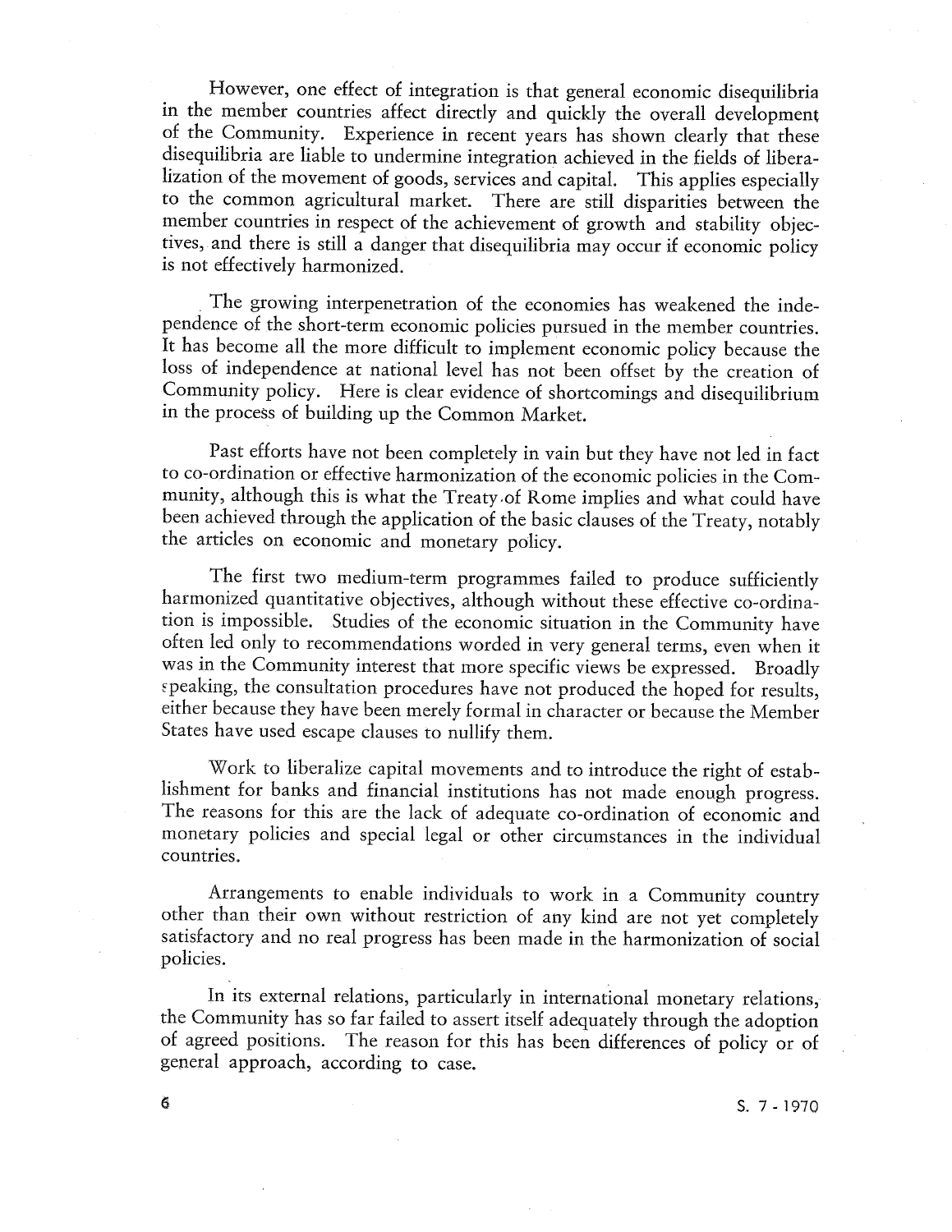Despite all this, producers dealers and consumers have adapted to the new market conditions. Multinational companies have developed, and the Euro currency and Euro-issue markets have emerged and have achieved a considerable scale of operations. Speculative movements of capital have assumed formidable proportions. These innovations, some of which are of value, are nevertheless making it more and more difficult for the Member States to control economic trends, at the very time when the growing interdependence of the industrialized economies is highlighting the problem of the individuality of the Community.

Well aware of these problems, the Commission laid before the Council on 12 February 1969 a memorandum stressing the need for progress in the co-ordination of economic policies and in the field of monetary solidarity.

The implementation of this memorandum could well lend new strength to efforts to co-ordinate and harmonize economic and monetary policy. It would, however, provide no more than the point of departure on the road to the creation of the economic and monetary union, which must be completed as soon as possible.

### III. THE ULTIMATE GOAL

The Working Party has not attempted to devise an ideal system in abstract terms. Its aim has been to single out the measures which must be adopted before an economic and monetary union can be complete. The union as describ a different form under the pressure of circumstances and of policy desiderata.

The economic and monetary union will provide an area within which goods and services, persons and capital can move unhindered and free of distortions of competition, without this creating structural or regional disequilibria.

Such a union should improve on a lasting basis the prosperity of the Community and strengthen the Community's contribution to international, economic and monetary equilibrium. Given the co-operation of unions, employers' federations and the various business and social organizations, it should, through the combined effect of market forces and of policies devised and by the authorities, ensure the attainment of satisfactory growth, a high level<br>of employment, stability, the narrowing of regional and social disparities and the protection of the environment.

Within an individualized monetary area, there must be currency convertibility, irrevocable currency parities, and complete freedom of capital movement; the exchange rate bands must be eliminated. Either the various national currencies could be maintained or a single Community currency could be created: from the technical point of view, there is very little in this, but psychological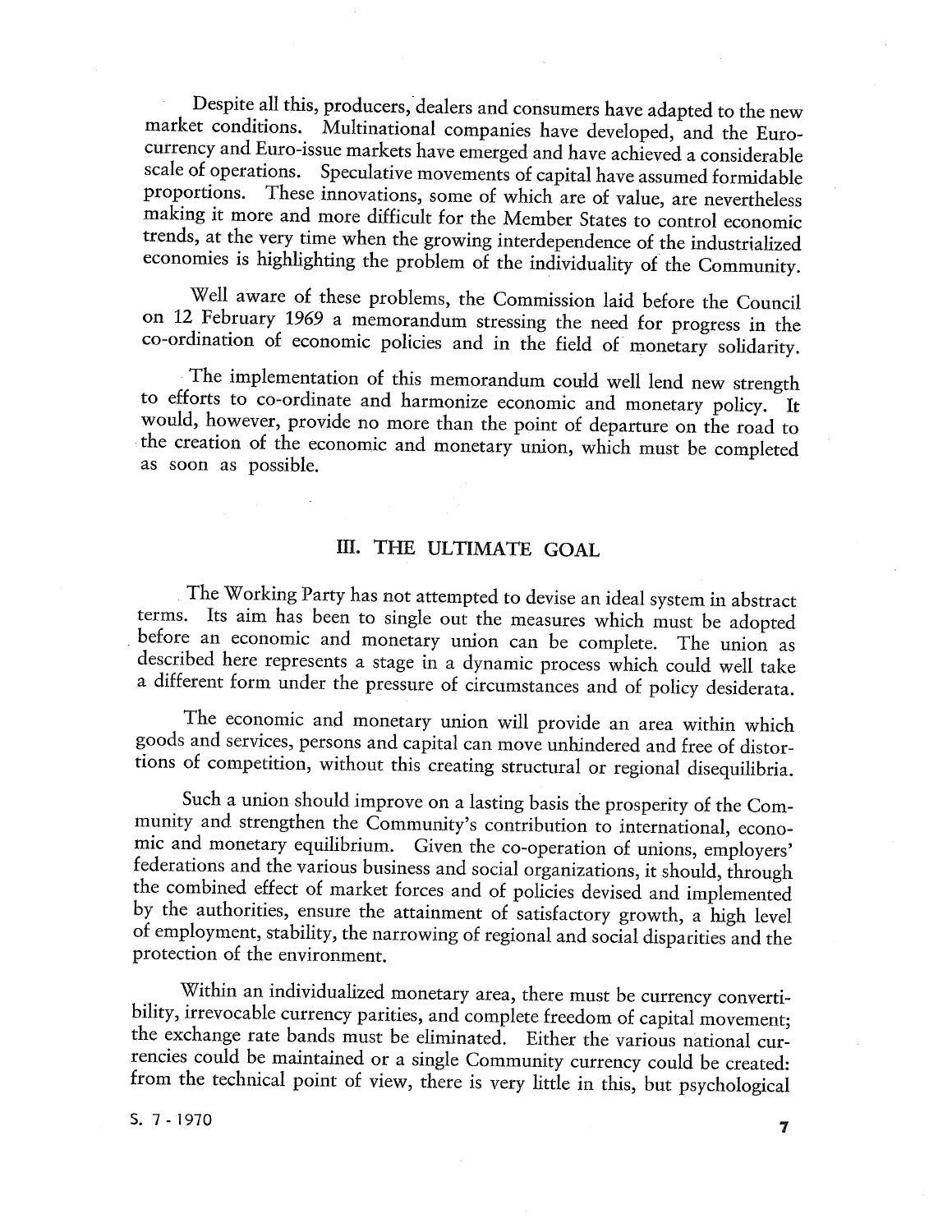and political considerations make a strong case for the adoption of a single currency; once this was created, it would be very difficult to revert to the old system.

Economic and monetary union cannot work smoothly and without strain unless certain responsibilities are shifted from the countries to the Community authorities. Such transfers of power would be kept down to the limits necessary to ensure the effectiveness of Community action; they are mainly those concerning the group of policies involved in the maintainance of general equilibrium. In addition, economic policy instruments would have to be harmonized in the various appropriate areas.

Medium-term quantitative objectives, mutually compatible and properly related to Common Market objectives, will have to be worked out for growth employment, prices and external equilibrium. These objectives will be brought up to date each year on the basis of moving projections.

The broad outline of *short-term economic policy* must be agreed at Community level. Here it will be necessary to know what are the factors and preconditions governing the control of overall demand, notably through monetary policy and the budgets. For this purpose "normative", mutually compatible economic budgets must be established each year and their implementation super vised.

The main *monetary policy* decisions  $-$  on liquidity, interest rates, intervention on the exchanges and the management of the reserves — must be centra-<br>lized. The Community must dispose of a full range of the necessary instruments, though the use to which these were put would not have to be uniform in all the countries. In monetary and financial relations with non-member countries and the'international economic organizations, the Community must also have a common policy and common arrangements for representation.

In guiding the general development of the economy, budgetary policy is of great importance. Although at the beginning of the economic and monetary union the Community budget will certainly be bigger than it is now, its influence on economic trends will remain small in comparison with that of the Member States' budgets, the harmonized administration of which is fundamental to the cohesion of the union.

The limits within which the main budget aggregates should be fixed must be decided at Community level, having due regard to the economic situation and the structural peculiarities of each country. This must be done both for the annual budget and for planning arrangements covering several years. The key factor will be the determination of the size of the deficit or surplus and the decision as to how the deficit should be financed or the surpluses allocated. So that the authorities can adjust the trend promptly and effectively, instruments that can be handled on the basis of jointly-agreed directives should be provided.

S. 7 - 1970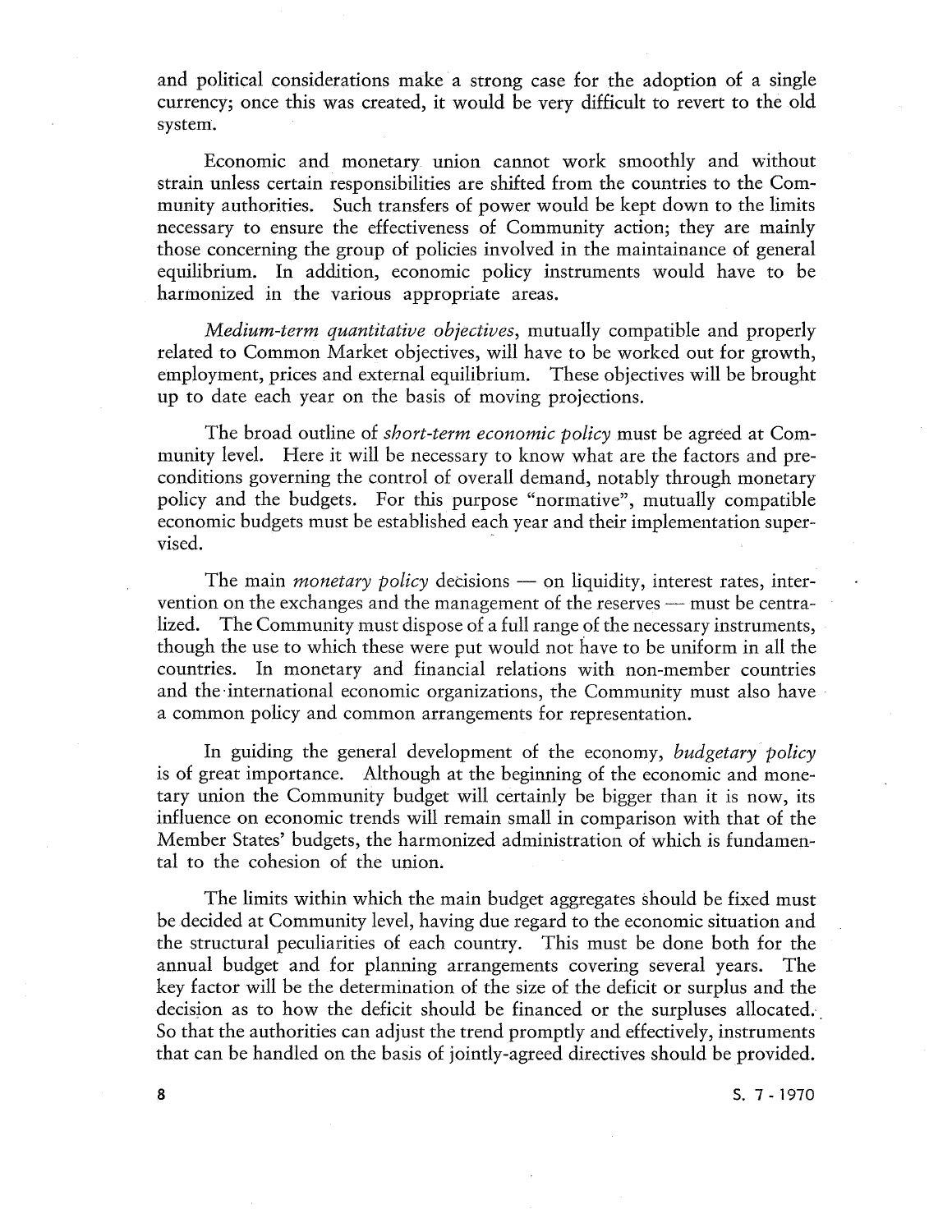In this field centralization for its own sake must be avoided. Authority must be transferred to the Community agencies only to the extent necessary for the smooth working of the union. Budgetary structure would be varied t fit individual requirements and would operate at several levels — the Community level, the national level, etc.

If distortions of competition are to be avoided, taxation arrangements will have to be harmonized to some extent. This applies in particular to the value-added tax, to taxes likely to affect capital movements and certain excise duties. While enabling the fiscal frontiers to be eliminated, measures to harmonize taxation must allow of enough elasticity for taxation policy to remain effective at the various levels.

Structural disparities could well be a dangerous threat to the achievement of overall economic equilibrium. Co-operation between the Community partners in the field of *structural policy* will help to overcome these diffic while at the same time allowing distortions of competition to be eliminated.<br>Financial offsetting measures will make it easier to solve the key problems in this field. Structural and regional policies cannot be implemented the national budgets. Environment problems — technical, financial, social — arising out of industrial growth and urban development should be dealt with at Community level.

The cohesion of the economic and monetary union cannot be ensured if incomes in the various member countries develop on lines diverging too widely. Community level with the *participation* of *both sides* of *industry*. More generally, unions and managements should be closely associated in the preparation and execution of Community policy. This will help to ensure the

As for *institutional reform*, an economic and monetary union cannot be created without the establishment or adaptation of a number of Community agencies, to which the powers now held by the national authorities will have to be transferred. These shifts of responsibility represent a process of fundamental political importance entailing the progressive development of political co-operation in the various fields.

The Working Party prefers not to submit detailed proposals at the present time as to the form the various Community agencies should take. It is, however, important that these agencies should be able to work effectively in compliance with democratic rules, and that they should have clearly defined responsibilities and an effective power of decision.

The reform of the institutions will require amendment of the Treaty of Rome, and the preparatory work here should be carried out during the first stage. However, the Treaty, as it now stands, already allows considerable progress to be made towards economic and monetary union.

S. 7 - 1970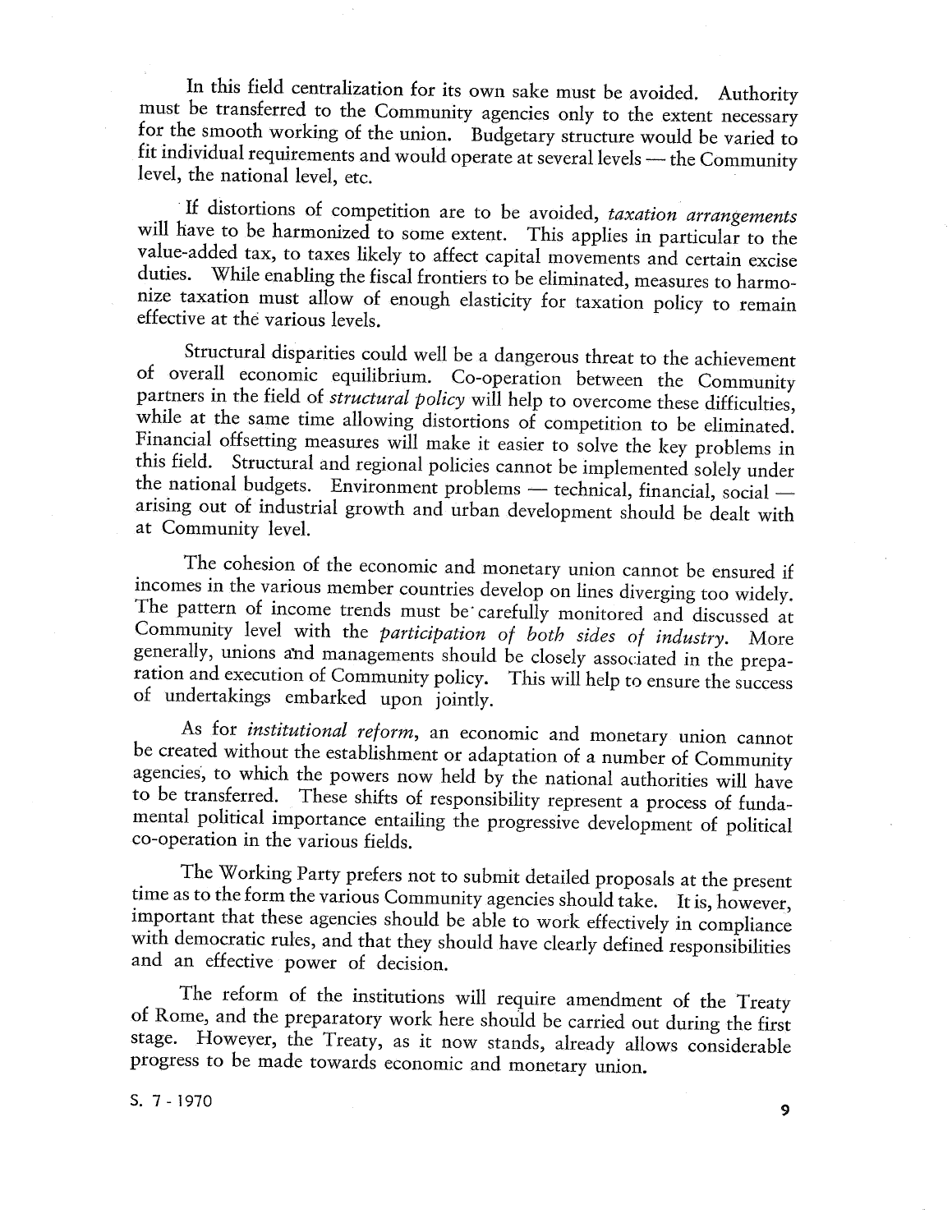The Working Party believes that, provided the Member States maintain the political attitude towards economic and monetary union, solemnly expressed at the Hague Conference, this objective can be achieved in the seventies.

# IV. IMPLEMENTING THE STAGE-BY-STAGE PLAN: PRINCIPLES

When describing above the point of arrival, the Working Party was seeking to establish clearly and accurately the final goal to be achieved. There should be no ambiguity in this respect, for economic and monetary unification is an irreversible process which should only be set in train if there is a firm determination to carry it through to its conclusion by accepting all its economic and political implications.

This definitely does not mean that economic and monetary union can be achieved overnight. On the contrary, it must be gradually built up by continuing work begun to strengthen the co-ordination of economic policies and mon-<br>etary co-operation.

Between the point of departure and the final goal, measures must be adopted under a set of related headings: the establishment of overall economic guidelines, the co-ordination of short-term economic policies through money and credit arrangements, through the budget and taxation and through incomes policy, the adoption of Community policies on structure, the elimination of exchange fluctuations between the Community currencies, greater stability in parity relationships, the harmonization of external monetary policy, the integration of the capital markets, etc. All this will require in the first place fuller co-ordination of national policies, then their harmonization through the adoption of agreed directives, and lastly the transfer of responsibilities from the natioinstruments will have to be created to take over from or underpin the national instruments.

In all the fields, the measures to be taken are interdependent and will strengthen each other; in particular, the development of monetary unification must be closely related to adequate progress in the co-ordination, and later unification; of the economic policies.

While pursuing economic and monetary unification, the Community must assert its own economic and international policy objectives vis-à-vis the outside world. While adjusting internal structure, the Community must continue to take part, through its member countries or in its own right, in those measures to liberalize trade, to further economic and monetary co-operation and to help the developing countries which are agreed at world level. Here the economic and monetary union will have served to enhance the international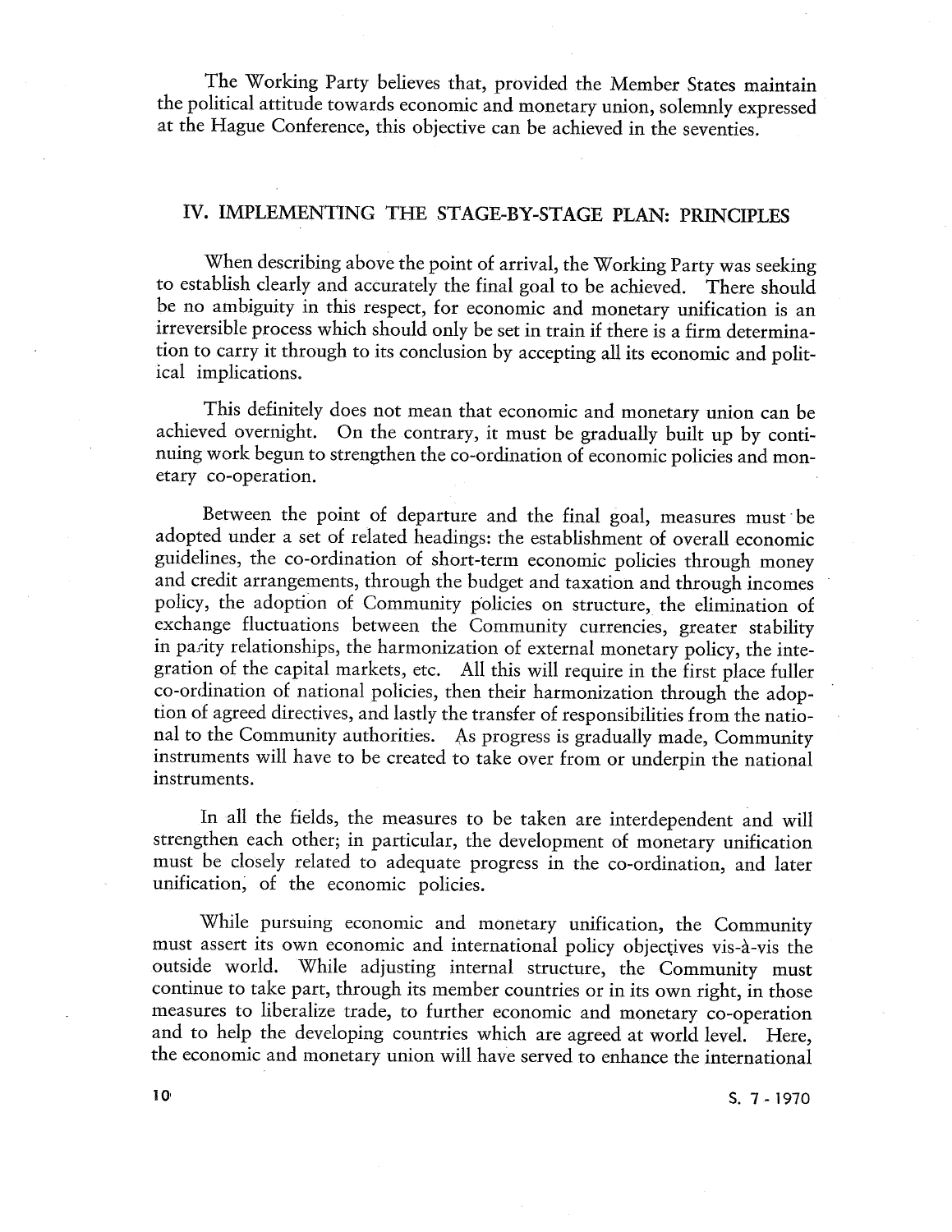division of labour and not to form a new autarchic bloc within the international economy.

The Hague communiqué states that the plan for achieving economic and monetary union by stages should be worked out "on the basis of the memorandum presented by the Commission on 12 February 1969." The Working Party therefore took the view that the measures recommended by this memoran-<br>dum formed the points of departure for the whole process, and that according the Council should agree by the end of 1970 on the two points still outstanding in the memorandum, i.e. the fixing of the quantitative objectives in the third medium-term programme and the establishment of medium-term financial assistance arrangements.

Starting from these principles, the Working Party has attempted to clarify the main measures to be contemplated during the first stage with a view to strengthening the habits of working together adopted by the national authorities and to setting up the necessary machinery. These measures will constitute the corner-stone of the undertaking and a manifestation of the political determination of the Member States to commit themselves, with no going back, along the road to economic and monetary union.

During the first stage, preparatory work on adapting and amplifying the Treaty must be completed, so that subsequently commitments of growing importance can be assumed and so that Community institutions and instruments can be mobilized to control economic development in the Community. In this way transition to the full economic and monetary union will be ensured.

#### V. THE FIRST STAGE

The measures proposed for the first stage will, by themselves, require a major effort from the Member States and the Community. While all precipitate action must be avoided, a deadline must be set if the enterprise is to win<br>credibility and to progress smoothly. From the technical point of view, the<br>Working Party believes that a period of three years is the right l

#### General arrangements

Consultation procedures will be strengthened: in more and more cases consultation will be organized before any decision to be taken and will be compulsory, and the powers conferred on the Community institutions will be used fully. Consultation will cover medium-term economic policy, short-term economic policy, budgetary policy, monetary policy and the use of other economic policy instruments: it should lead to the formation of decisions in the Member States consonant with agreed attitudes.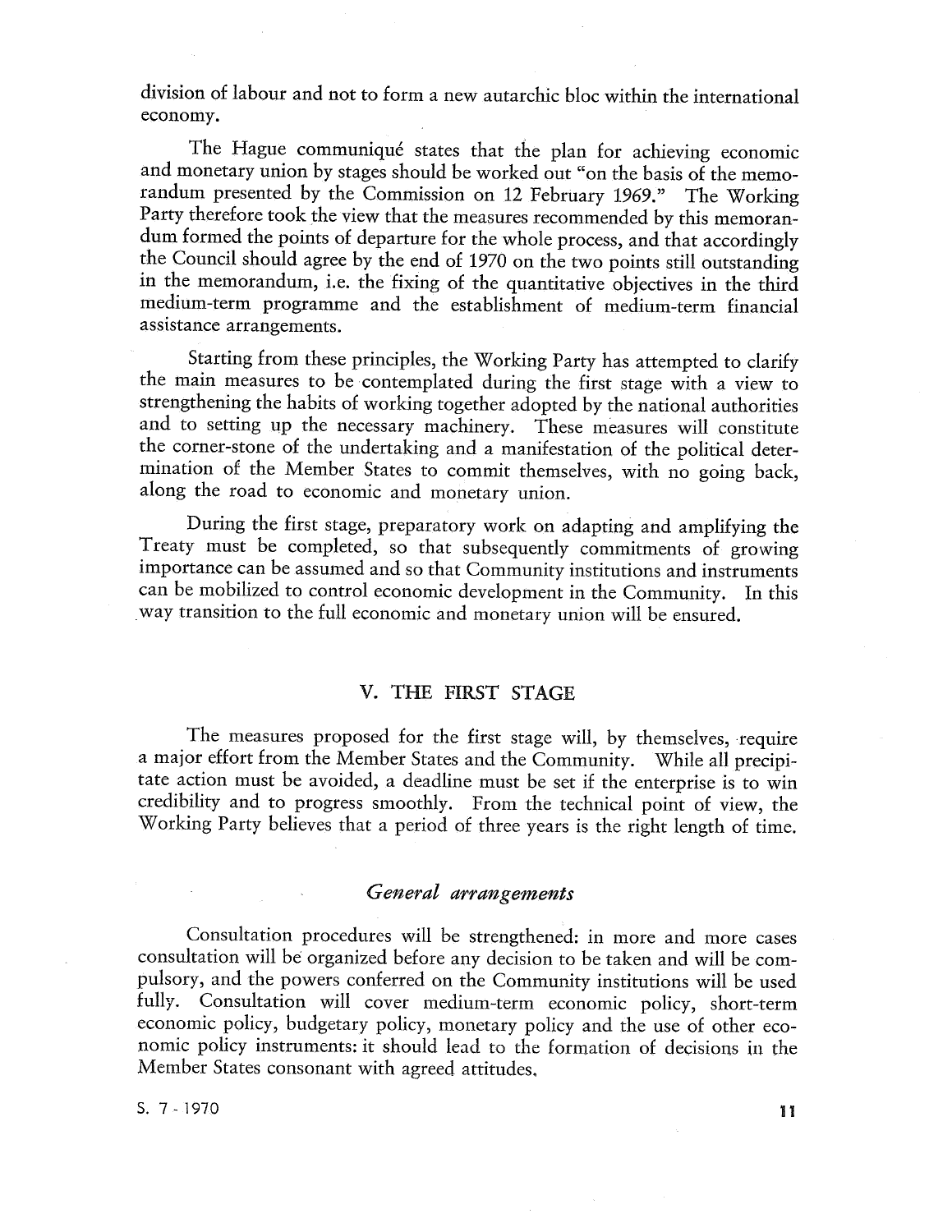The Working Party will discuss at a later date ways and means of ensuring that the consultations are effective.

In the field of medium-term economic policy, quantitative objectives for each member country would have to be fixed , in respect of growth, employment prices and the external account. Expressed as "bands" (with maximum and minimum), they would have to be brought up to date at regular intervals to serve as a point of departure for moving projections.

Work to achieve these objectives will have to be supported by the co-ordination of short-term economic policy. Within the framework of Article 103 regular scrutinies of the current economic situation in the Community, and the establishment at Community level of compatible annual economic budgets and the implementation of an early warning system will have to be arranged.

The main guidelines of economic policy, especially of income policy, will be adopted after consultation of unions and employers' associations.

#### Budgets

A good deal of work will have to be done on the co-ordination and harmonization of budget policy. In this connection, the greatest importance attaches<br>to the methods chosen to finance deficits or utilize surpluses. In relation with<br>the economic situation of each country, quantitative guidelin for the main components of the national budgets, notably overall revenue and expenditure, for the distribution of expenditure between investment and consumption, and for the budget outturn  $-$  surplus or deficit  $-$  and its size.

To give these guidelines sufficient authority at political level, a new proce- dure will be established entailing preliminary discussion at Community level of the overall guidelines of the national budgets, then an examination of the tion to be annexed to the draft budgets laid before the Member States' parliaments by the governments. This procedure would also be used for any important amendments to the budgets. In addition, the Council of Ministers should also monitor the implementation of the budgets.

With a view to facilitating these tasks, preliminary work on the harmonization and synchronization of national budget procedures should be undertaken without delay.

#### Taxation

At the present time free competition among firms is still hampered in the Common Market by disparities between tax-law requirements in the different countries. In this connection, progress must be made on the harmonization of indirect taxes of excise duties and of those direct taxes affecting appreciably capital movements

S. 7 - 1970